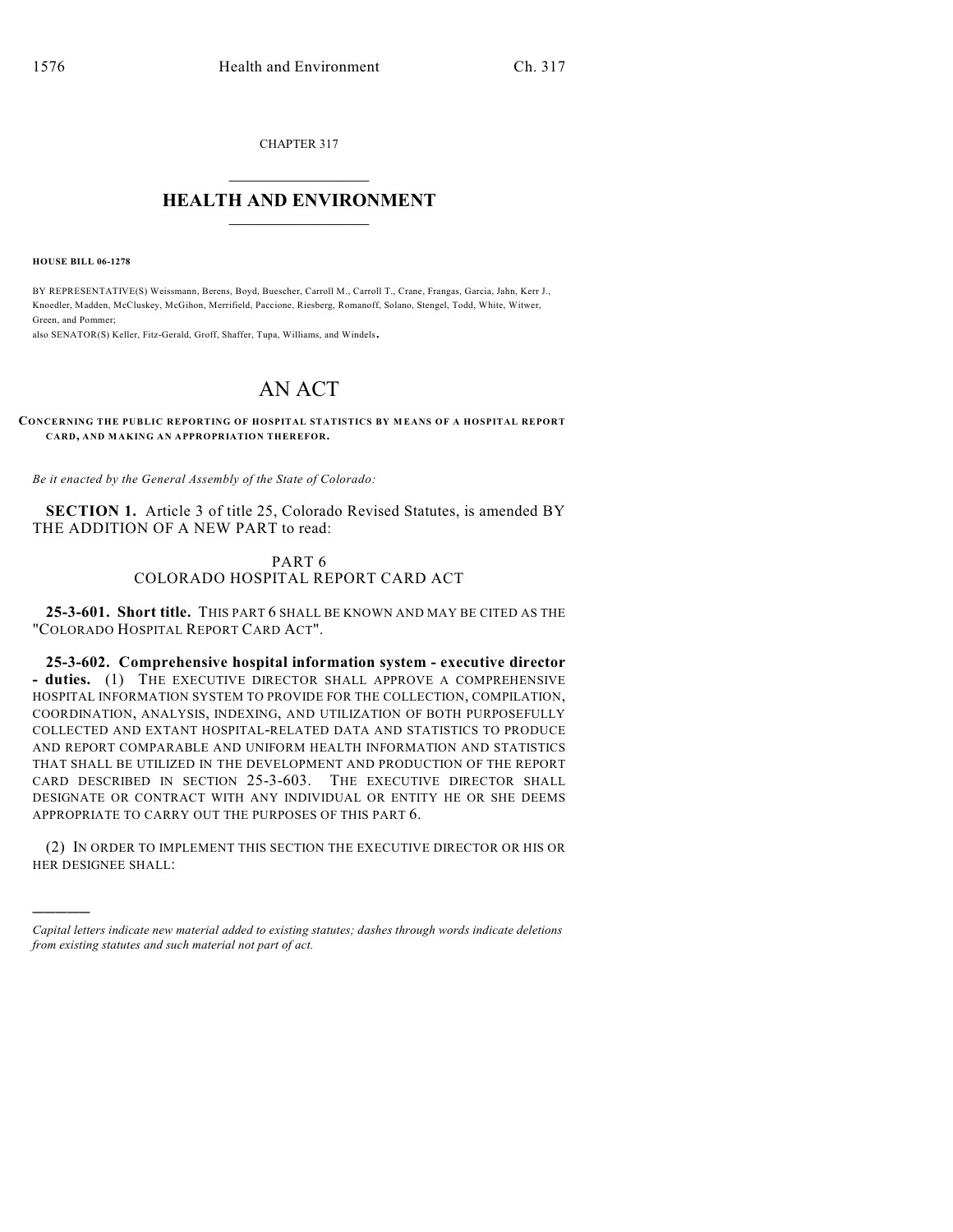(a) DEVELOP AND IMPLEMENT A LONG-RANGE PLAN FOR MAKING AVAILABLE CLINICAL OUTCOMES AND DATA THAT WILL ALLOW CONSUMERS TO COMPARE HEALTH CARE SERVICES;

(b) ON OR BEFORE MAY 15, 2007, SUBMIT AN INITIAL PLAN AND AN ANNUAL UPDATE TO THE PLAN AND A REPORT ON THE STATUS OF IMPLEMENTATION TO THE GOVERNOR, THE PRESIDENT OF THE SENATE, AND THE SPEAKER OF THE HOUSE OF REPRESENTATIVES WITH COPIES TO ALL MEMBERS OF THE GENERAL ASSEMBLY AND AVAILABLE TO THE PUBLIC ON AN INTERNET WEBSITE. THE PLAN SHALL IDENTIFY THE PROCESS AND TIME FRAMES FOR IMPLEMENTATION, BARRIERS TO IMPLEMENTATION, AND RECOMMENDATIONS OF CHANGES IN THE LAW THAT MAY BE ENACTED BY THE GENERAL ASSEMBLY TO ELIMINATE THE BARRIERS.

(c) MAKE AVAILABLE CLINICAL OUTCOMES MEASURES FROM GENERAL HOSPITALS LICENSED PURSUANT TO THIS ARTICLE AND PUBLIC HOSPITALS CERTIFIED PURSUANT TO SECTION 25-1.5-103 (1) (a). WHEN DETERMINING WHICH DATA TO REPORT, THE EXECUTIVE DIRECTOR OR DESIGNEE SHALL CONSIDER:

(I) INCLUSION OF DATA ON ALL PATIENTS REGARDLESS OF THE PAYER SOURCE FOR COLORADO HOSPITALS AND OTHER INFORMATION THAT MAY BE REQUIRED FOR EITHER INDIVIDUAL OR GROUP PURCHASERS TO ASSESS THE VALUE OF THE PRODUCT;

(II) USE OF STANDARDIZED CLINICAL OUTCOMES MEASURES RECOGNIZED BY NATIONAL ORGANIZATIONS THAT ESTABLISH STANDARDS TO MEASURE THE PERFORMANCE OF HEALTH CARE PROVIDERS;

(III) DATA THAT IS SEVERITY AND ACUITY ADJUSTED USING STATISTICAL METHODS THAT SHOW VARIATION IN REPORTED OUTCOMES, WHERE APPLICABLE, AND DATA THAT HAS PASSED STANDARD EDITS;

(IV) REPORTING THE RESULTS WITH SEPARATE DOCUMENTS CONTAINING THE TECHNICAL SPECIFICATION AND MEASURES;

(V) STANDARDIZATION IN REPORTING; AND

(VI) DISCLOSURE OF THE METHODOLOGY OF REPORTING.

(3) (a) THE EXECUTIVE DIRECTOR SHALL SELECT A DULY CONSTITUTED ASSOCIATION OF HOSPITALS FOR ASSISTANCE IN CARRYING OUT THE PURPOSES OF THIS PART 6 AND SHALL RELY UPON THE ADVICE AND ASSISTANCE OF THE SELECTED ASSOCIATION. THE ASSOCIATION SHALL PROVIDE THE EXECUTIVE DIRECTOR WITH A COPY OF THE ASSOCIATION'S ORGANIZATIONAL DOCUMENTS AND ANY RULES OR REGULATIONS GOVERNING THE ASSOCIATION'S ACTIVITIES AND A LIST OF THE ASSOCIATION'S MEMBERS. THE ASSOCIATION SHALL PROVIDE TO THE EXECUTIVE DIRECTOR A PLAN OUTLINING THE ASSOCIATION'S INCLUSION AND CONSIDERATION OF THE INTERESTS OF HEALTH CARE CONSUMERS, INCLUDING HEALTH PLANS AND EMPLOYERS, IN THE PROCESS OF CARRYING OUT THE PURPOSES OF THIS PART 6. THE NAME AND ADDRESS OF A REPRESENTATIVE OF THE ORGANIZATION, WHO IS A RESIDENT OF THIS STATE, UPON WHOM NOTICES OR ORDERS OF THE EXECUTIVE DIRECTOR MAY BE SERVED SHALL BE PROVIDED TO THE EXECUTIVE DIRECTOR. THE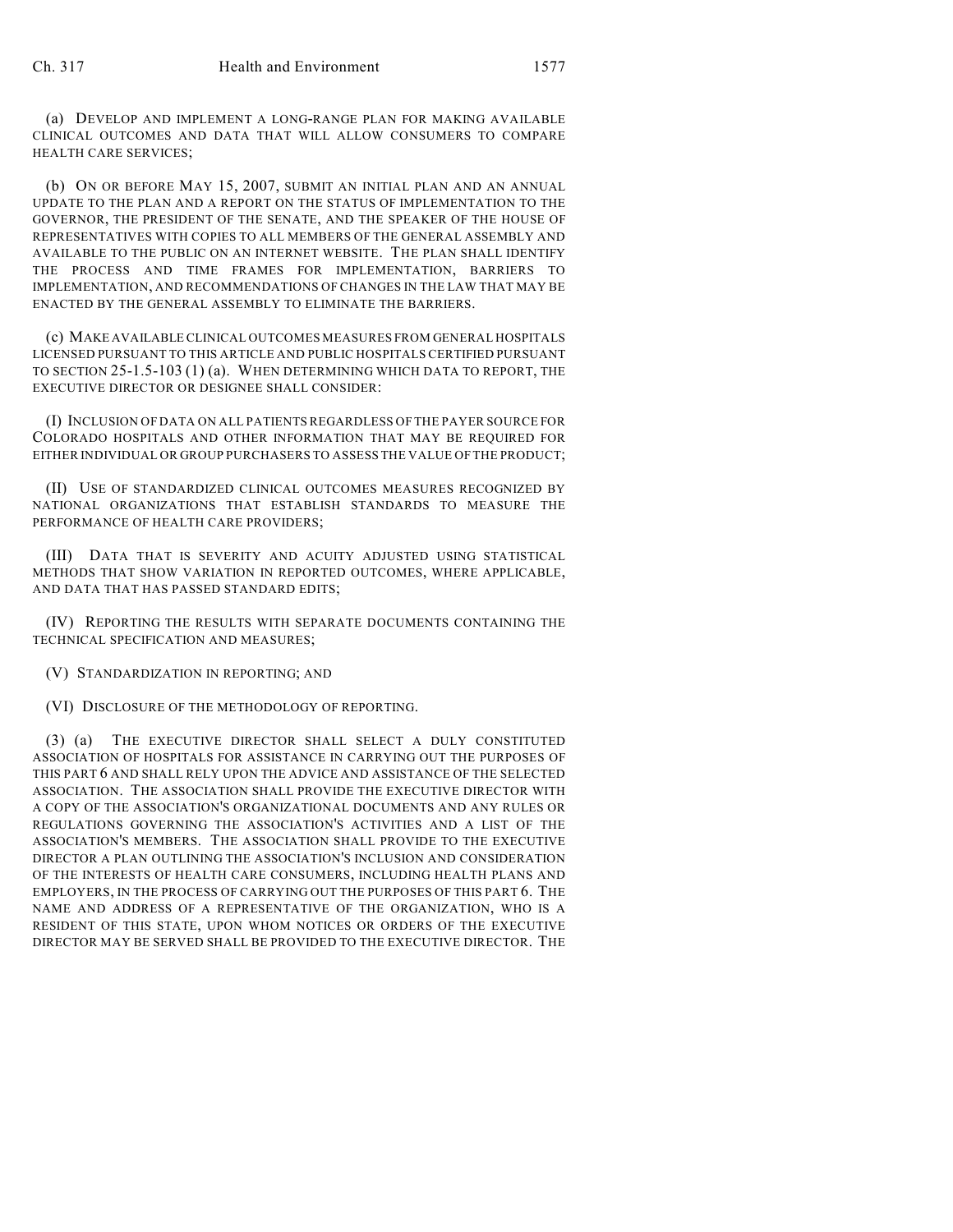EXECUTIVE DIRECTOR SHALL HAVE THE AUTHORITY TO EXAMINE THE COLLECTION, ANALYSIS, AND VALIDITY OF THE DATA USED AS A BASIS FOR THE REPORTING REQUIRED IN THIS PART 6.

(b) THE EXECUTIVE DIRECTOR MAY REFUSE TO ACCEPT, OR MAY SUSPEND OR REVOKE THE ACCEPTANCE OF, AN ASSOCIATION FOR ANY OF THE FOLLOWING REASONS:

(I) IT REASONABLY APPEARS THAT THE ASSOCIATION WILL NOT BE ABLE TO CARRY OUT THE PURPOSE OF THIS PART 6.

(II) THE ASSOCIATION DOES NOT PROVIDE TO THE EXECUTIVE DIRECTOR A PLAN OUTLINING THE ASSOCIATION'S INCLUSION AND CONSIDERATION OF THE INTERESTS OF HEALTH CARE CONSUMERS, INCLUDING HEALTH PLANS AND EMPLOYERS, IN THE PROCESS OF CARRYING OUT THE PURPOSES OF THIS PART 6.

(III) ON OR BEFORE APRIL 15, 2007, THE ASSOCIATION DOES NOT SUBMIT A PLAN TO THE EXECUTIVE DIRECTOR AND REPORT ON THE STATUS OF ITS IMPLEMENTATION SATISFACTORY TO THE EXECUTIVE DIRECTOR.

(IV) THE ASSOCIATION FAILS TO MEET OTHER APPLICABLE REQUIREMENTS PRESCRIBED IN THIS PART 6.

(c) THERE SHALL NOT BE LIABILITY ON THE PART OF, NOR SHALL A CAUSE OF ACTION OF ANY NATURE ARISE AGAINST, THE ASSOCIATION OR ITS AGENTS, EMPLOYEES, DIRECTORS, OR AUTHORIZED DESIGNEES OF THE EXECUTIVE DIRECTOR FOR ACTIONS TAKEN OR OMITTED IN THE PERFORMANCE OF THEIR POWERS AND DUTIES UNDER THIS SECTION.

(4) (a) IN THE EVENT THE EXECUTIVE DIRECTOR REFUSES TO ACCEPT, OR SUSPENDS OR REVOKES THE ACCEPTANCE OF, AN ASSOCIATION PREVIOUSLY ACCEPTED FOR ASSISTANCE IN CARRYING OUT THE PURPOSES OF THIS PART 6 FOR ANY OF THE REASONS SET FORTH IN THIS PART 6, THERE SHALL BE CREATED IN THE STATE DEPARTMENT THE COLORADO COMMISSION FOR HOSPITAL STATISTICS, REFERRED TO IN THIS SUBSECTION (4) AS THE "COMMISSION", TO CARRY OUT THE PURPOSES OF THIS PART 6.

(b) THE COMMISSION SHALL CONSIST OF NINE MEMBERS, WHO SHALL BE APPOINTED BY THE GOVERNOR WITH THE CONSENT OF THE SENATE, AS FOLLOWS:

(I) THREE MEMBERS REPRESENTING HOSPITALS LICENSED UNDER THIS ARTICLE;

(II) TWO MEMBERS REPRESENTING LICENSED HEALTH CARE PROVIDERS; AND

(III) FOUR MEMBERS REPRESENTING CONSUMERS OR BUSINESSES WITHOUT ANY DIRECT INTEREST IN HOSPITALS LICENSED UNDER THIS ARTICLE.

(c) AT NO TIME SHALL THE COMMISSION HAVE MORE THAN FIVE MEMBERS OF ANY ONE POLITICAL PARTY. MEMBERS OF THE COMMISSION SHALL BE COMPENSATED FOR ACTUAL AND NECESSARY EXPENSES INCURRED IN THE CONDUCT OF OFFICIAL BUSINESS.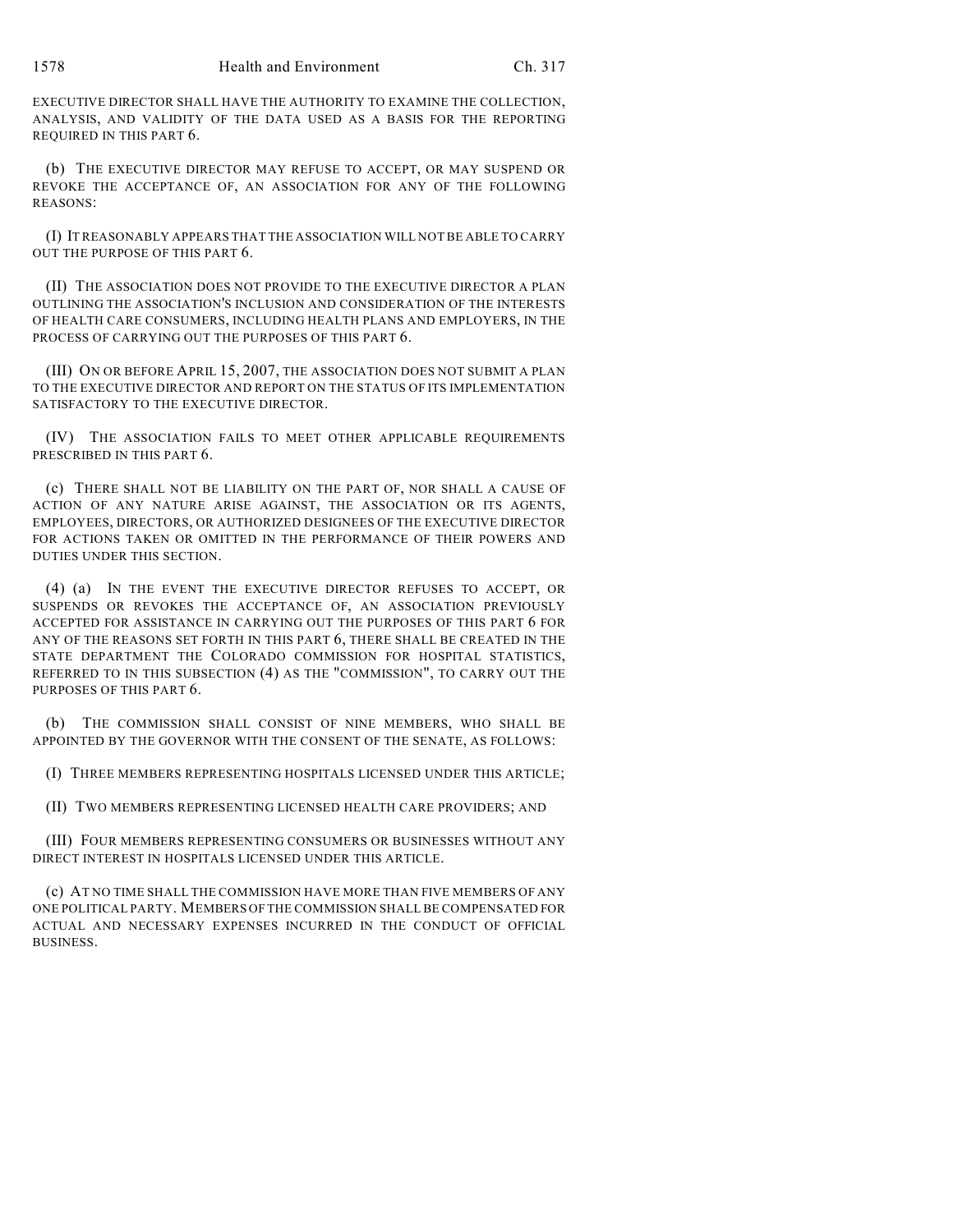(d) THE COMMISSION SHALL ANNUALLY ELECT THE CHAIRMAN OF THE COMMISSION FROM ITS MEMBERS. A MAJORITY OF THE COMMISSION SHALL CONSTITUTE A QUORUM.

(e) THE COMMISSION SHALL MEET AT LEAST ONCE DURING EACH CALENDAR QUARTER. MEETING DATES SHALL BE SET UPON WRITTEN REQUEST BY THREE OR MORE MEMBERS OF THE COMMISSION OR BY A CALL OF THE CHAIRMAN UPON FIVE DAYS' NOTICE TO THE MEMBERS.

(f) ACTION OF THE COMMISSION SHALL NOT BE TAKEN EXCEPT UPON THE AFFIRMATIVE VOTE OF A MAJORITY OF A QUORUM OF THE COMMISSION.

(g) ALL MEETINGS OF THE COMMISSION SHALL BE OPEN TO THE PUBLIC PURSUANT TO SECTION 24-6-402, C.R.S.

**25-3-603. Hospital report card.** (1) THE EXECUTIVE DIRECTOR SHALL APPROVE A COLORADO HOSPITAL REPORT CARD CONSISTING OF PUBLIC DISCLOSURE OF DATA ASSEMBLED PURSUANT TO THIS PART 6. AT A MINIMUM, THE DATA SHALL BE MADE AVAILABLE ON AN INTERNET WEBSITE IN A MANNER THAT ALLOWS CONSUMERS TO CONDUCT AN INTERACTIVE SEARCH THAT ALLOWS THEM TO VIEW AND COMPARE THE INFORMATION FOR SPECIFIC HOSPITALS. THE WEBSITE SHALL INCLUDE SUCH ADDITIONAL INFORMATION AS IS DETERMINED NECESSARY TO ENSURE THAT THE WEBSITE ENHANCES INFORMED DECISION MAKING AMONG CONSUMERS AND HEALTH CARE PURCHASERS, WHICH SHALL INCLUDE, AT A MINIMUM, APPROPRIATE GUIDANCE ON HOW TO USE THE DATA AND AN EXPLANATION OF WHY THE DATA MAY VARY FROM HOSPITAL TO HOSPITAL. THE DATA SPECIFIED IN THIS SUBSECTION (1) SHALL BE RELEASED ON OR BEFORE NOVEMBER 30, 2007.

(2) PRIOR TO THE COMPLETION OF THE COLORADO HOSPITAL REPORT CARD, THE EXECUTIVE DIRECTOR SHALL ENSURE THAT EVERY HOSPITAL IS ALLOWED THIRTY DAYS WITHIN WHICH TO EXAMINE THE DATA AND SUBMIT COMMENTS FOR CONSIDERATION AND INCLUSION IN THE FINAL COLORADO HOSPITAL REPORT CARD.

**25-3-604. Fees.** (1) THE EXECUTIVE DIRECTOR SHALL ANNUALLY DETERMINE THE COSTS INCURRED BY THE DEPARTMENT AND THE COLORADO COMMISSION FOR HOSPITAL STATISTICS IN COMPLETING THE REQUIREMENTS OF THIS PART 6.

(2) THE EXECUTIVE DIRECTOR SHALL APPORTION, ACCORDING TO NET PATIENT SERVICE REVENUES, THE COSTS ANNUALLY AMONG THE HOSPITALS WHO PAY THE ANNUAL REGISTRATION FEE REQUIRED BY THIS SECTION AND REPORT THE SAME TO THE STATE BOARD OF HEALTH. THE STATE BOARD OF HEALTH BY RULE OR AS OTHERWISE PROVIDED BY LAW MAY INCREASE THE AMOUNT OF THE ANNUAL FEE IMPOSED BY THIS SECTION. AT NO TIME SHALL THE FEE BE HIGHER THAN WHAT IS NECESSARY TO IMPLEMENT THE REPORT REQUIRED PURSUANT TO THIS PART 6.

(3) ALL FEES COLLECTED PURSUANT TO THIS PART 6 SHALL BE TRANSMITTED TO THE STATE TREASURER, WHO SHALL CREDIT THE SAME TO THE HEALTH FACILITIES GENERAL LICENSURE CASH FUND CREATED IN SECTION 25-3-103.1.

(4) NOTWITHSTANDING THE AMOUNT SPECIFIED FOR THE FEE IN THIS SECTION, THE STATE BOARD OF HEALTH BY RULE OR AS OTHERWISE PROVIDED BY LAW MAY